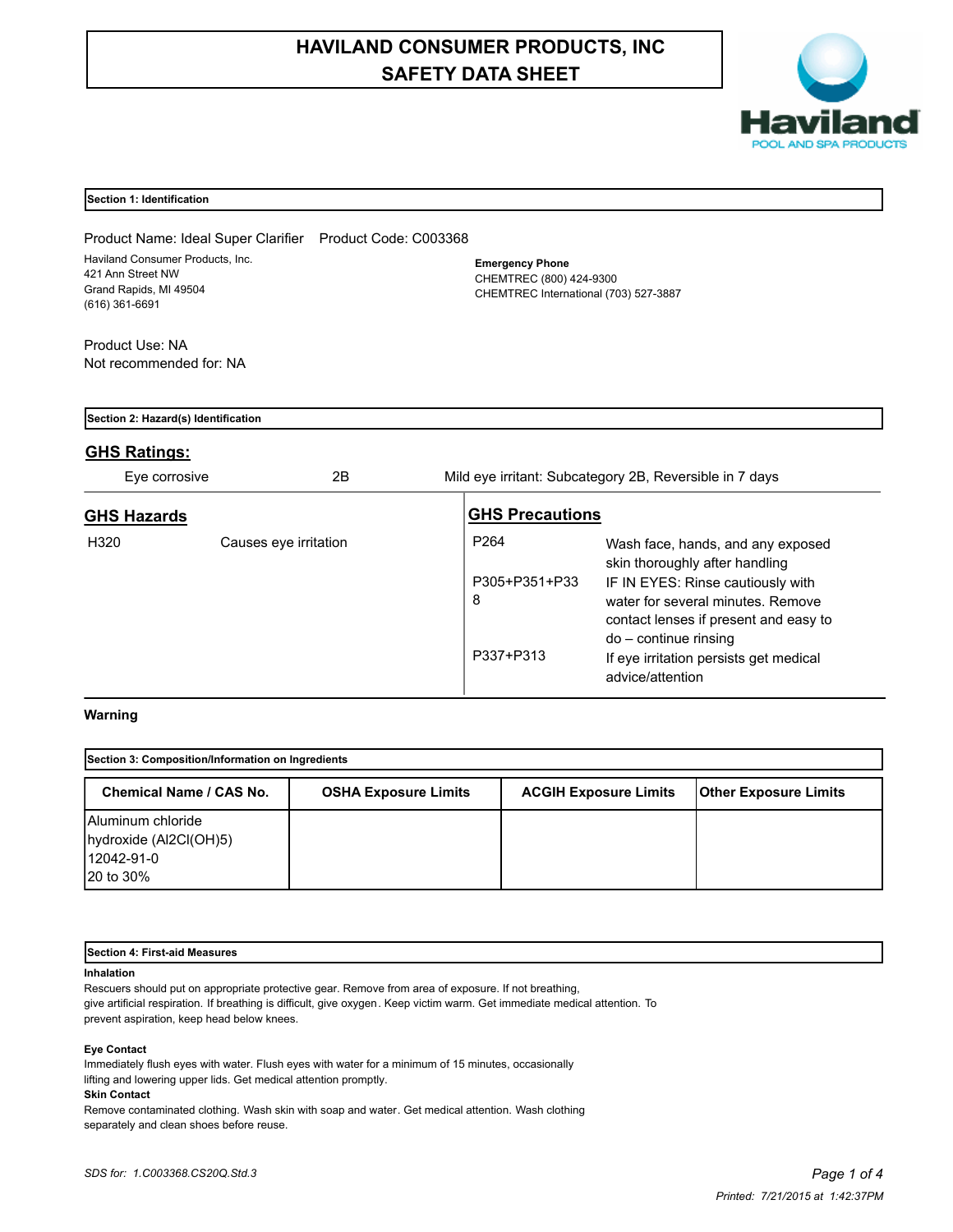#### **Ingestion**

If swallowed, do NOT induce vomiting. Give victim a glass of water. Call a physician or poison control center immediately. Never give anything by mouth to an unconscious person.

#### **Section 5: Fire-fighting Measures**

LEL: UEL:

**Extinguishing Media**

Water spray, foam, carbon dioxide, dry chemical **Specific Hazards Arising from the Chemical** None known

#### **Special Protective Equipment and Precautions for Firefighters**

**Special Information**: As in any fire, wear self-contained breathing apparatus pressure-demand (MSHA/NIOSH approved or equivalent) and full protective gear.

#### **Section 6: Accidental Release Measures**

## **Spill and Leak Procedures**

Block any potential routes to water systems. Recover as much of the pure product as possible into appropriate containers. Use absorbent to collect spill or leak residue. Follow all local, state and federal regulations.

#### **Section 7: Handling and Storage**

#### **Handling Procedures**

Use with adequate ventilation. Avoid breathing dusts, mists, and vapors. Do not get in eyes, on skin, or on clothing. Wear eye protection and protective clothing. Wash thoroughly after handling. **STORAGE:** Keep container closed when not in use. Store in a cool, dry place. Store away from incompatible materials.

| Section 8: Exposure Control/Personal Protection |                             |                              |                              |  |  |  |  |
|-------------------------------------------------|-----------------------------|------------------------------|------------------------------|--|--|--|--|
| Chemical Name / CAS No.                         | <b>OSHA Exposure Limits</b> | <b>ACGIH Exposure Limits</b> | <b>Other Exposure Limits</b> |  |  |  |  |
| Aluminum chloride                               |                             |                              |                              |  |  |  |  |
| hydroxide (Al2CI(OH)5)                          |                             |                              |                              |  |  |  |  |
| 12042-91-0                                      |                             |                              |                              |  |  |  |  |

**RESPIRATORY PROTECTION:** A respiratory protection program that meets OSHA 1910.134 and ANSI Z88.2 requirements must be followed whenever workplace conditions warrant the use of a respirator.

**SKIN PROTECTION:** Wear impervious protective gloves. Wear protective gear as needed - apron, suit, boots.

**EYE PROTECTION:** Wear safety glasses with side shields (or goggles) and a face shield .

**OTHER PROTECTIVE EQUIPMENT**: Facilities storing or utilizing this material should be equipped with an eyewash facility and a safety shower.

**HYGENIC PRACTICES:** Do not eat, drink, or smoke in areas where this material is used. Avoid breathing vapors. Remove contaminated clothing and wash before reuse. Wash thoroughly after handling. Wash hands before eating.

## **Section 9: Physical and Chemical Properties**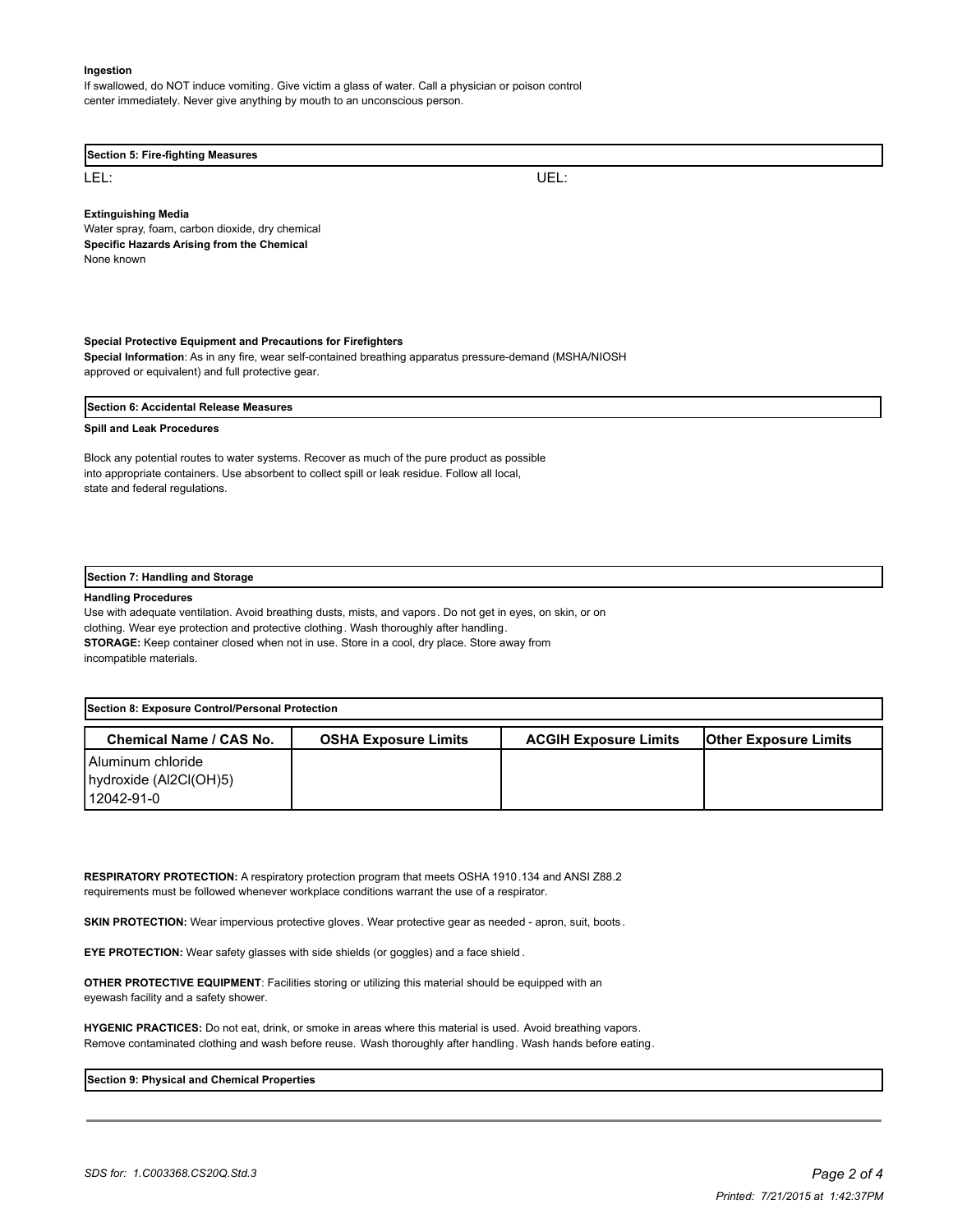| <b>Appearance:</b> Slightly turbid light<br>turquoise liquid |  |
|--------------------------------------------------------------|--|
| Vapor Pressure: <20 mm Hg $@$ 68°F                           |  |
| Vapor Density: 1.0                                           |  |
| <b>Density: Unknown</b>                                      |  |
| <b>Freezing point: Unknown</b>                               |  |
| Boiling range: 220°F                                         |  |
| <b>Evaporation rate: Unknown</b>                             |  |
| Explosive Limits: Unknown                                    |  |
| Autoignition temperature: Unknown                            |  |
| Viscosity: Unknown                                           |  |
|                                                              |  |

**Ador:** odorless **Odor threshold: Unknown pH:** 3.3-4.4 (as is) **Melting point: Unknown Freezing point:** Unknown **Solubility:** Unknown **Flash point: Unknown Flammability:** Unknown **Explosive Limits:** Unknown **Specific Gravity** Unknown **Autoignition temperature:** Unknown **Decomposition temperature:** Unknown **Viscosity:** Unknown **Grams VOC less water:** Unknown

**Section 10: Stability and Reactivity** 

**Chemical Stability:** STABLE **Incompatibile Materials**  Alkali. **Conditions to Avoid** None known **Hazardous Decomposition Products** HCl gas

**Hazardous Polymerization**

Hazardous polymerization will not occur.

# **Section 11: Toxicology Information**

## **Mixture Toxicity**

**Routes of Entry:**

Inhalation Ingestion Skin contact Eye contact

# **Target Organs**

# **Effects of Overexposure**

## **Emergency Overview**

May cause irritation but expected to be non-hazardous. **Health Effects** Contact with eyes or skin may result in irritation. Ingestion may result in gastric disturbances. Inhalation may irritate the respiratory tract.

**Section 12: Ecological Information**

## **Component Ecotoxicity**

Aluminum chloride hydroxide (Al2Cl(OH)5) 96 Hr LC50 Brachydanio rerio: 100 - 500 mg/L [static]

**Section 13: Disposal Considerations**